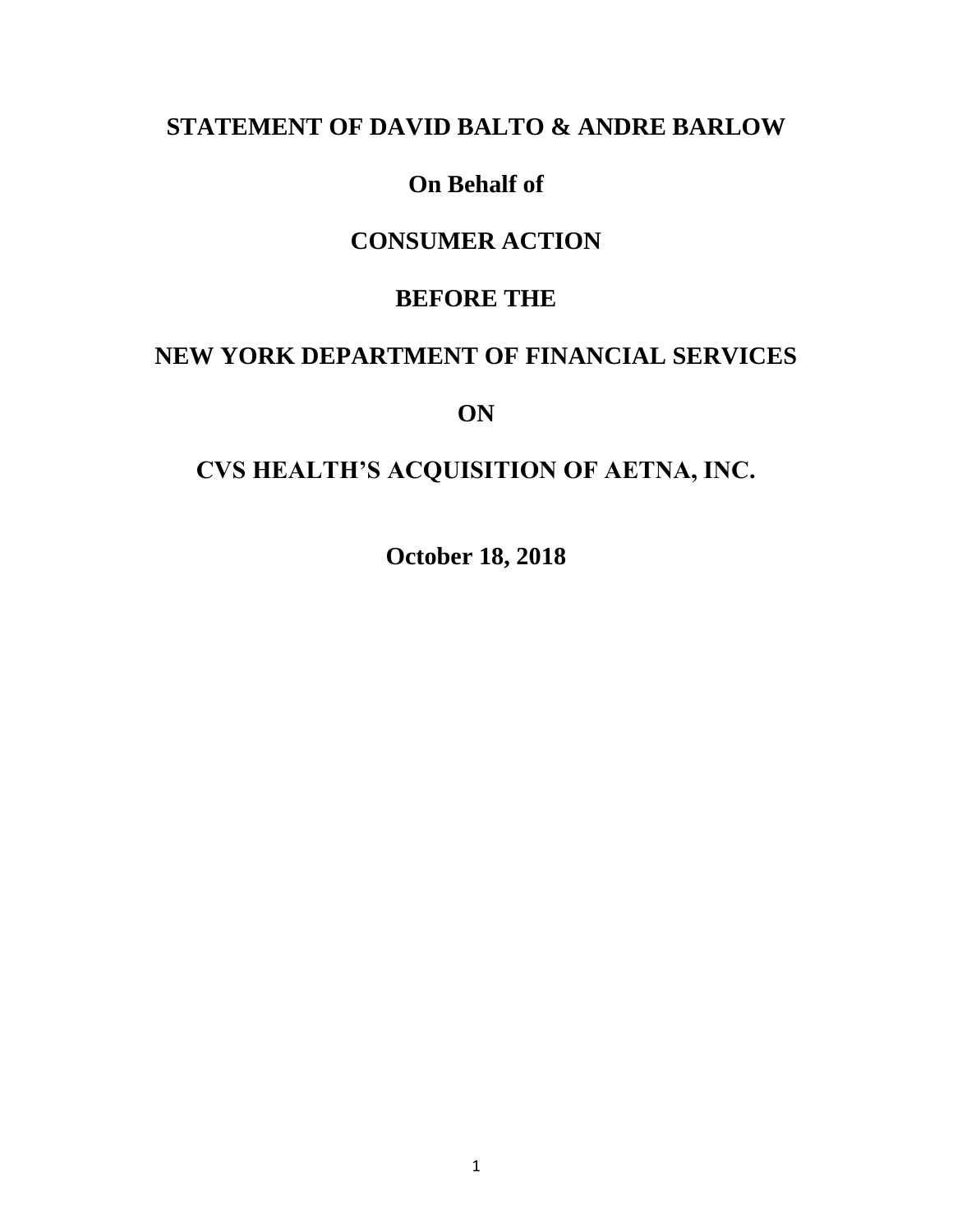I would like to thank you for the opportunity to testify today regarding the competition concerns presented by CVS Health's proposed acquisition of Aetna, Inc. and the need for the Department of Financial Services to impose significant behavioral remedies to protect subscribers and market participants.

I am here on behalf of Consumer Action, a national non-profit organization that has worked to protect consumers for 47 years.<sup>1</sup>

#### **The CVS-Aetna Merger Will Harm Consumers and Competition**

The CVS/Aetna transaction combines the largest retail pharmacy, one of the two largest pharmacy benefit managers ("PBM"), and the third largest health insurer in the United States, all under one roof. The deal creates a large, vertically integrated firm that operates in markets where only a few meaningful rivals compete.

Last week, the DOJ approved the acquisition with conditions requiring the divestiture of Aetna's Medicare Part D individual prescription drug plans, but did not include any behavioral conditions on the merging parties' future conduct. Despite the proposed divestiture, we are concerned that CVS' acquisition of Aetna will harm consumers because the DOJ failed to address the types of strategic, exclusionary conduct presented by the merger.

The DOJ's approval of CVS/Aetna was done shortly after its approval of Cigna's acquisition of Express Scripts, another vertical integration between a health insurer and PBM. That deal was approved without any conditions at all.

In short, the two vertical transactions will dramatically change the healthcare industry and how it will function going forward. Even prior to the acquisitions, the PBM market was not competitive. Moreover, CVS and Aetna already hold significant market power in the retail pharmacy, PBM, and health insurance markets. Given the structure of these markets, a merged CVS-Aetna will increase its bargaining leverage over its rival retail pharmacies and have an enhanced incentive and ability to disadvantage them. The role of community and independent pharmacies is vitally important to competition and patient choice because pharmacists have daily interactions with patients. Competition and patients will likely suffer through higher prices, lower quality, less innovation, and less choice unless state regulators fill the void and regulate the merging parties and the PBM industry going forward.

l

<sup>1</sup> Consumer Action has been a pioneer in the consumer rights movement, working to improve and protect consumer rights in areas consumers care about most: credit cards, home ownership, insurance, healthcare, and online and medical privacy. Promoting pro-consumer policy, regulations and legislation and helping consumers be heard by those in power is part of Consumer Action's mission.

David Balto is the former Policy Director of the Bureau of Competition of the Federal Trade Commission and a leading expert on healthcare competition. He has testified before several insurance commissioners including DFS on insurance mergers. Andre Barlow is a former Trial Attorney of the Health Care Task Force of the Department of Justice's Antitrust Division and is an expert on healthcare competition.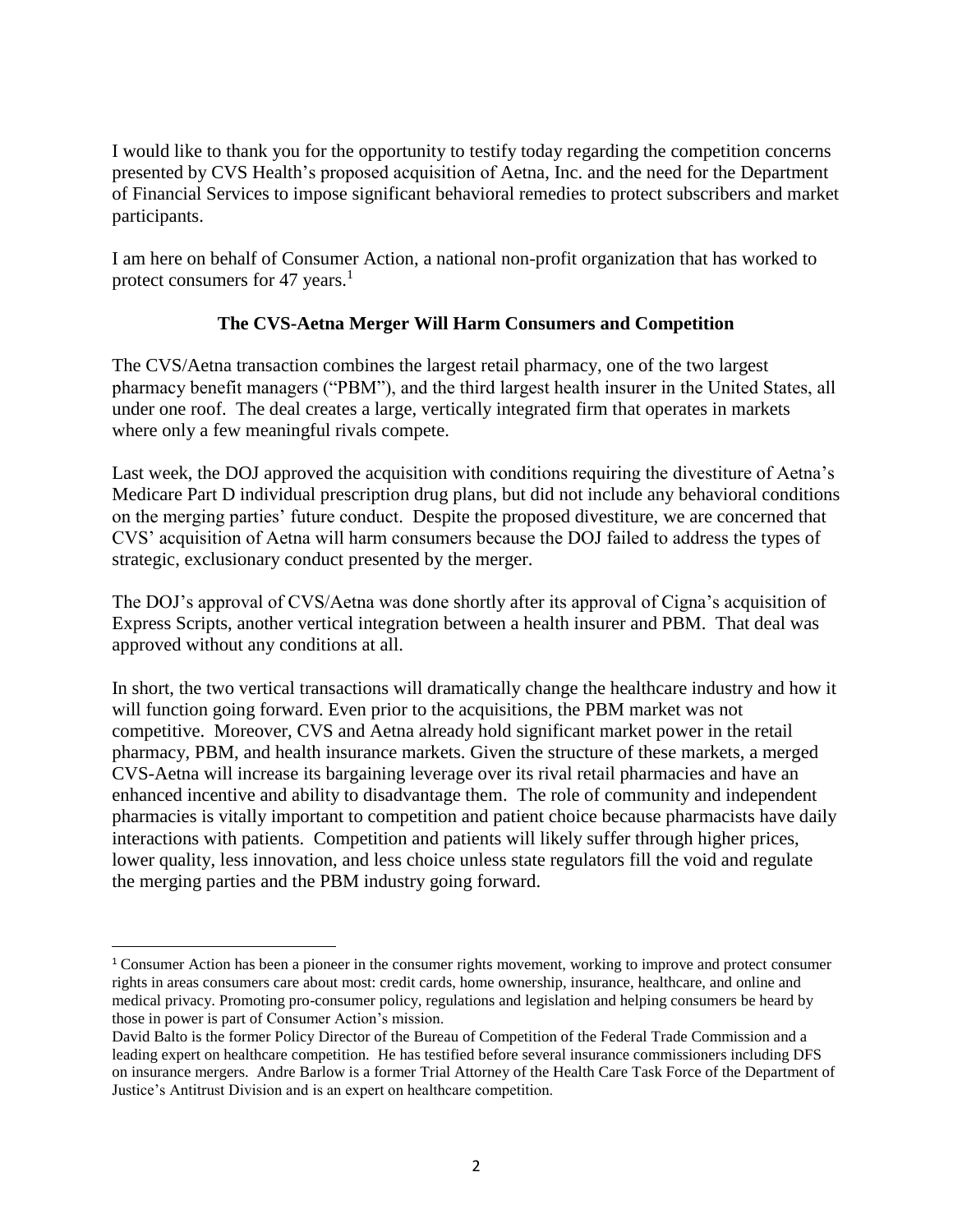The profound concerns over the approval of the merger was set out by the American Antitrust Institute, the nation's leading antitrust advocacy group. "If ever there were a vertical merger that should have been challenged by antitrust enforcers, this would be it," said AAI President, Diana Moss.

#### **PBM Market Is Concentrated and Uncompetitive**

The PBM market lacks the essential elements for a competitive market due to the lack of choice, numerous conflicts of interests, and lack of transparency and regulation.<sup>2</sup> Currently, there is a lack of choice because three PBMs (CVS, Express Scripts, and UnitedHealth's OptumRx) control 85% of the PBM market.<sup>3</sup> The three major PBMs clearly face conflicts because they own mail order operations, specialty pharmacies, and, in the case of CVS, the largest retail and specialty pharmacy chain and the dominant long-term care pharmacy.<sup>4</sup> Health plans and employers contract with a PBM to obtain the services of an "honest broker" to secure the lowest prices and best services from both pharmaceutical manufacturers and from pharmacies. The PBMs control the formularies so they determine what drugs we are allowed to purchase, how many times we can fill the prescription, and the amount of our co-pays.

A PBM such as CVS can design the benefit in such a way that patients will pay higher co-pays at rival retail pharmacies. When the PBM is commonly owned with the entity it is supposed to bargain with, or has its own mail order operations, there is an inherent conflict of interest, which can lead to deception, anticompetitive conduct, higher prices, and less choice for the patient. Because of a lack of transparency, the prescription drug rebates negotiated by PBMs from pharmaceutical manufacturers are not fully passed on to employers or consumers and the dispensing fees reimbursed to retail pharmacies are far less than what the insurance plan is actually paying for the drug. The PBMs can make money off the spread between what they pay retail pharmacies and what they charge the insurance plan. Indeed, the PBMs are in many cases making more money per prescription than the retail pharmacy that is buying and dispensing the drug. PBMs take advantage of a lack of transparency, misaligned incentives, and conflicts of interest to make larger profits than any other players involved in the drug supply chain (distributors, insurers, or pharmacies).<sup>5</sup> The current structure and characteristics of the PBM market has led to higher drug costs.<sup>6</sup>

#### **Past Vertical Healthcare Mergers Have Harmed Consumers**

There is little evidence that past vertical acquisitions by CVS have resulted in significant benefits to consumers. Indeed, past vertical mergers have resulted in anticompetitive conduct that has

 $\overline{\phantom{a}}$ <sup>2</sup> Testimony of David Balto, Before House Judiciary Committee, October 8, 2009.

<sup>&</sup>lt;sup>3</sup> Reforming Biopharmaceutical Pricing at Home and Abroad, The Council of Economic Advisors, White Paper, February 2018. The White House Council of Economic Advisers found that the three large PBMs control more than 85% of the market, "which allows them to exercise undue market power against manufacturers and against health plans and beneficiaries they are supposed to be representing, thus generating outsized profits for themselves." <sup>4</sup> Testimony of David Balto, Before the California Senate Committee on Business Practices and Economic Development, March 20, 2017.

<sup>5</sup> Charlie Grant, *Hidden Profits in the Prescription Drug Supply Chain*, Wall Street Journal, February 24, 2018. 6 *Id.*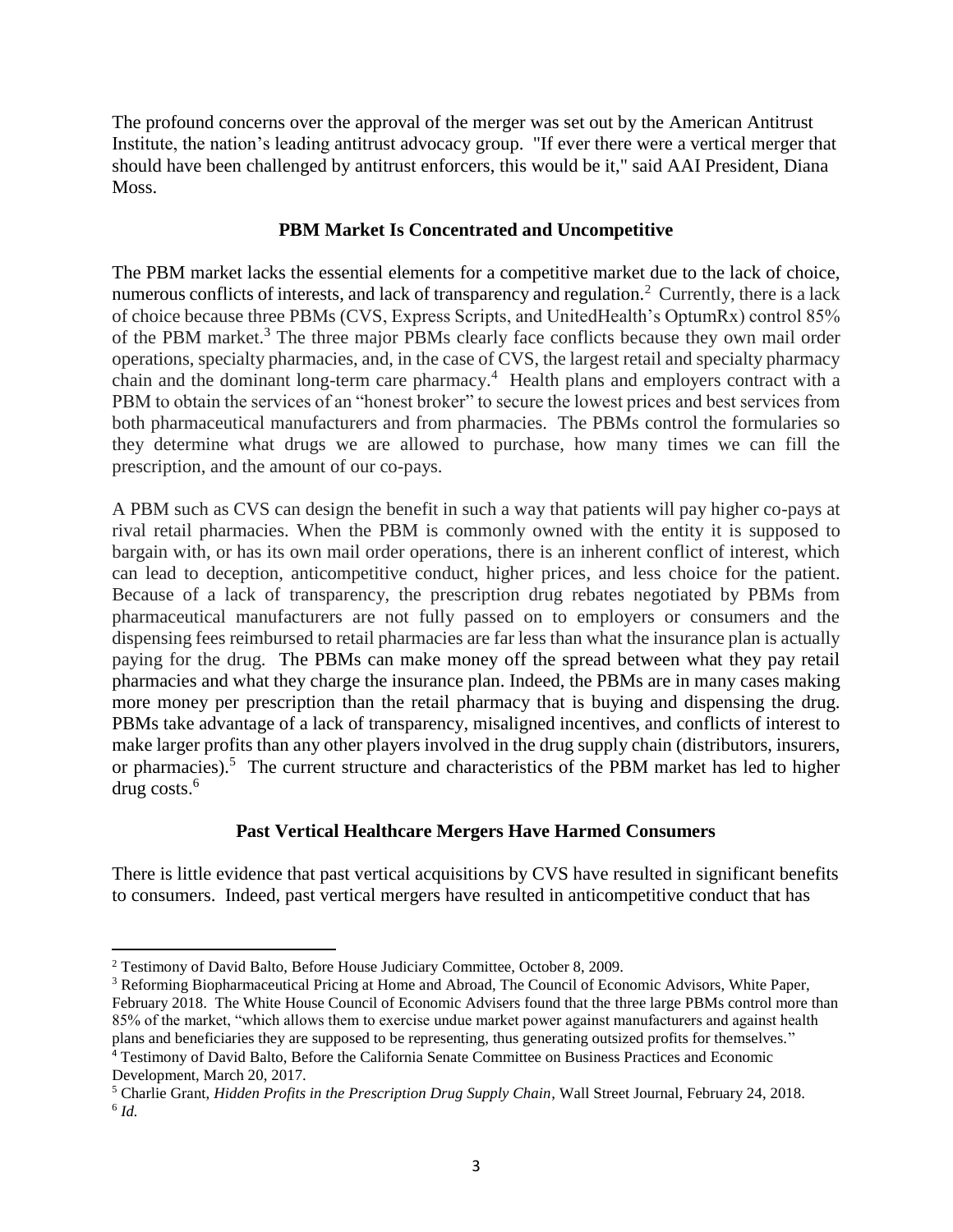harmed independent pharmacies and consumer choice. If CVS and Aetna are allowed to join forces, the results will be predictably harmful to competition as well as consumers.

In 2007, CVS, acquired Caremark, a PBM giant and used that power to exclude competition, reduce patient access to vital healthcare services from their pharmacists of choice, and drive up prices. After closing on the acquisition, the vertically integrated firm formed exclusive pharmacy networks that prevented consumers from accessing pharmacists of their choice and increased their costs for prescription drugs. CVS will undoubtedly enter into similarly exclusive arrangements if it is permitted to acquire Aetna.

In addition to the exclusive arrangements, CVS has allegedly engaged in a strategy of squeezing its rival retail pharmacies with "take-it-or-leave-it" non-negotiable contracts. <sup>7</sup> Rival retail pharmacies are required to sign contracts with CVS Caremark in order to process prescriptions through the PBM for payment. Because they have no bargaining power, CVS was able to depress the dispensing fees to rival retail pharmacists to uncompetitive levels in the fall of 2017 by drastically decreasing generic prescription and Medicaid reimbursement rates while at the same time reimbursing its own CVS pharmacies at higher rates.<sup>8</sup> Sometimes these rival pharmacies were not reimbursed enough to cover the cost of filling the prescription, and, in many cases, CVS was reimbursing the rival retail pharmacies less than half of what was being charged to the health insurance plans.<sup>9</sup> The declining reimbursement rates caused a number of rival retail pharmacies to shut their doors, reducing patients' treatment options and access. To the ones still in business, CVS sent letters offering to purchase them.<sup>10</sup> Because many of the rival retail pharmacists are small and lack bargaining power, they are susceptible to exclusionary conduct and take-it-or-leave-it contracts.

Moreover, CVS has successfully steered many of its PBM customers to its pharmacies and mail order. While CVS claims that its mail order saves money for customers and/or employers, there is considerable dispute on whether those claims are valid. Customers want choice and even after being steered to CVS' mail order, many of these patients reportedly come back to their independent and community pharmacies to ask questions about their prescriptions and medications even though they are receiving prescription drugs from CVS' mail order. This happens because patients want access to a pharmacist who sees them regularly. These patient access concerns are particularly great in underserved inner city and urban areas. In essence, CVS is free riding on independent and community pharmacists, and if this continues, this could eventually run these rival retail pharmacists out of business.

While CVS proclaims that its acquisition of Aetna will result in substantial efficiencies, it is often the case that efficiencies even if realized are rarely passed on to consumers in the form of lower prices and better services.

 $\overline{a}$ 

<sup>7</sup> Linette Lopez, *What CVS is Doing to Mom and Pop Pharmacies in the U.S. Will Make You Boil,* Business Week (March 30, 2018).

<sup>8</sup> *Id.*

<sup>9</sup> *Id.*

<sup>10</sup> *Id.*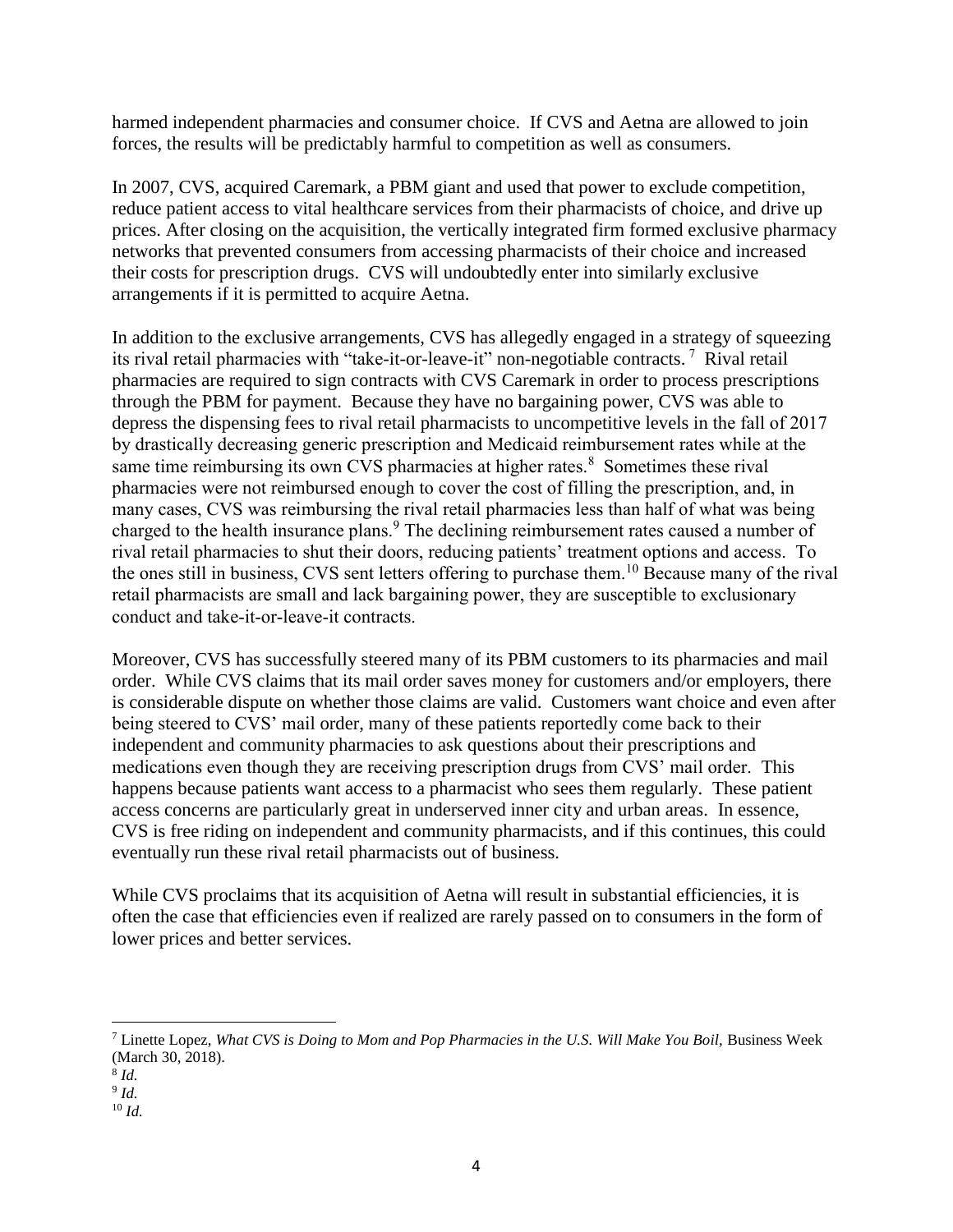In fact, past health insurer-PBM alliances have not led to lower health care prices or improved quality of care. In 2007, UnitedHealthcare acquired CatamaranRx, then the fourth-largest PBM, into its OptumRx PBM, and in 2011, Express Scripts and Medco, two of the three largest PBMs at the time, merged. Both deals promised efficiencies that would result in lower prices for consumers, however, there has been no evidence of improved care, lower premiums and overall costs, increased savings, or any resulting benefits passed on to consumers. Rather, consumers have suffered through higher drug prices, fewer choices, poorer service, and increased fraud and abuse.

#### **CVS/Aetna Merger Is Likely to Harm Competition and Rival Retail Pharmacies**

CVS' history suggests that it will continue to engage in exclusionary conduct to steer patients away from rivals and to depress pharmacist reimbursement rates to uncompetitive levels through take-it-or-leave-it contracts.<sup>11</sup> The acquisition of Aetna enhances the ability and incentive of the merged firm to impede competition in retail pharmacy. Before the merger, Aetna has the incentive to deal with all retail pharmacy rivals for its commercial insureds. Post-merger, these incentives change because CVS/Aetna will have the increased incentive and ability to steer Aetna's patients to CVS' mail order or its retail pharmacy stores. CVS will be able to cut off rival retail pharmacies' access to Aetna insureds by implementing some changes either explicitly requiring the Aetna insureds to use CVS mail order and/or retail pharmacies or implementing financial disincentives to Aetna insureds from using rival retail pharmacies.

#### **Behavioral Remedies Are Necessary To Protect Pharmacy Competition**

The role of the U.S. Department of Justice is to bring law enforcement actions against anticompetitive mergers. The DOJ has made clear in a number of recent speeches over the past year that its focus is on demanding structural remedies to resolve competition concerns, and it will not engage in the regulation of merging parties post-merger.<sup>12</sup> Therefore, it is up to the state regulators to regulate the PBM industry and CVS/Aetna's post-merger conduct to prevent competitive harm and to protect patients' access to the pharmacy of their choice.

The vertical integration of the three largest PBMs with health insurers threatens the incentives of companies with innovative business models to enter and effectively compete at either level. Thus, there is a concern that they could act strategically to harm consumers and patients through higher prices, lower quality, less choice, and less innovation in markets for prescription drugs and retail pharmacies. Undoubtedly, CVS's acquisition of Aetna threatens to reduce the number of quality choices of rival retail pharmacies available to patients by increasing the merging parties' incentive and ability to engage in conduct that would foreclose competition. For these reasons, NYDFS should seek comprehensive relief to ensure that PBMs are regulated and that CVS will not have the ability to foreclose rival retail pharmacy competition, deny patients access to their pharmacy of choice, and deny the medicines patients need. Without stringent regulations

l

<sup>11</sup> Karen E. Klein, *End of Days for Independent Pharmacists?*, Bloomberg Business Week, (March 8, 2012).

<sup>12</sup> Assistant Attorney General Makan Delrahim Delivers Remarks at the Antitrust Division's Second Roundtable on Competition and Deregulation**,** April 26, 2018; *see also*, Assistant Attorney General Makan Delrahim Delivers Keynote Address at American Bar Association's Antitrust Fall Forum, November 16, 2017.